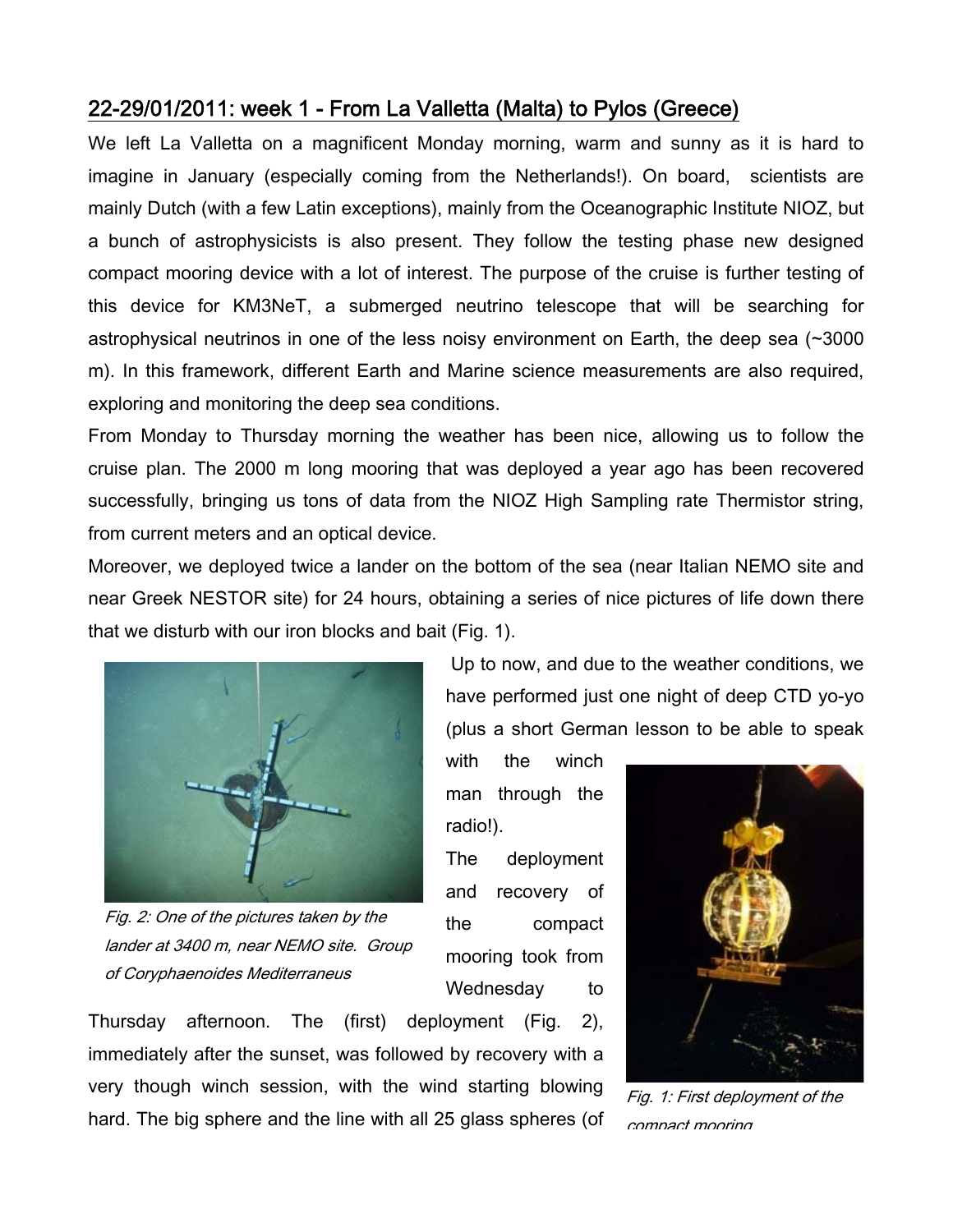which 20 instrumented) came back on deck. The video from the camera mounted on the bottom weight, and the accelerometers in the spheres have been immediately analyzed, in order to understand the performance for the next launch.

Despite the weather conditions, some other short-term moorings have been deployed on our way to Pylos (Greece), included a clever NIOZ-prototype for a compact, self-unrolling oceanographic mooring. For the visible part, the launch and the unfolding of the line with the two current meters worked as predicted, but we will check better after the recovery.

After the shacking night with wind into force 9, the bay of Pylos welcomed us on Friday afternoon to stretch our legs, to exchange some scientists and to re-mount quietly the entire big sphere, without the need for running after the spheres, rolling on deck with each wave!